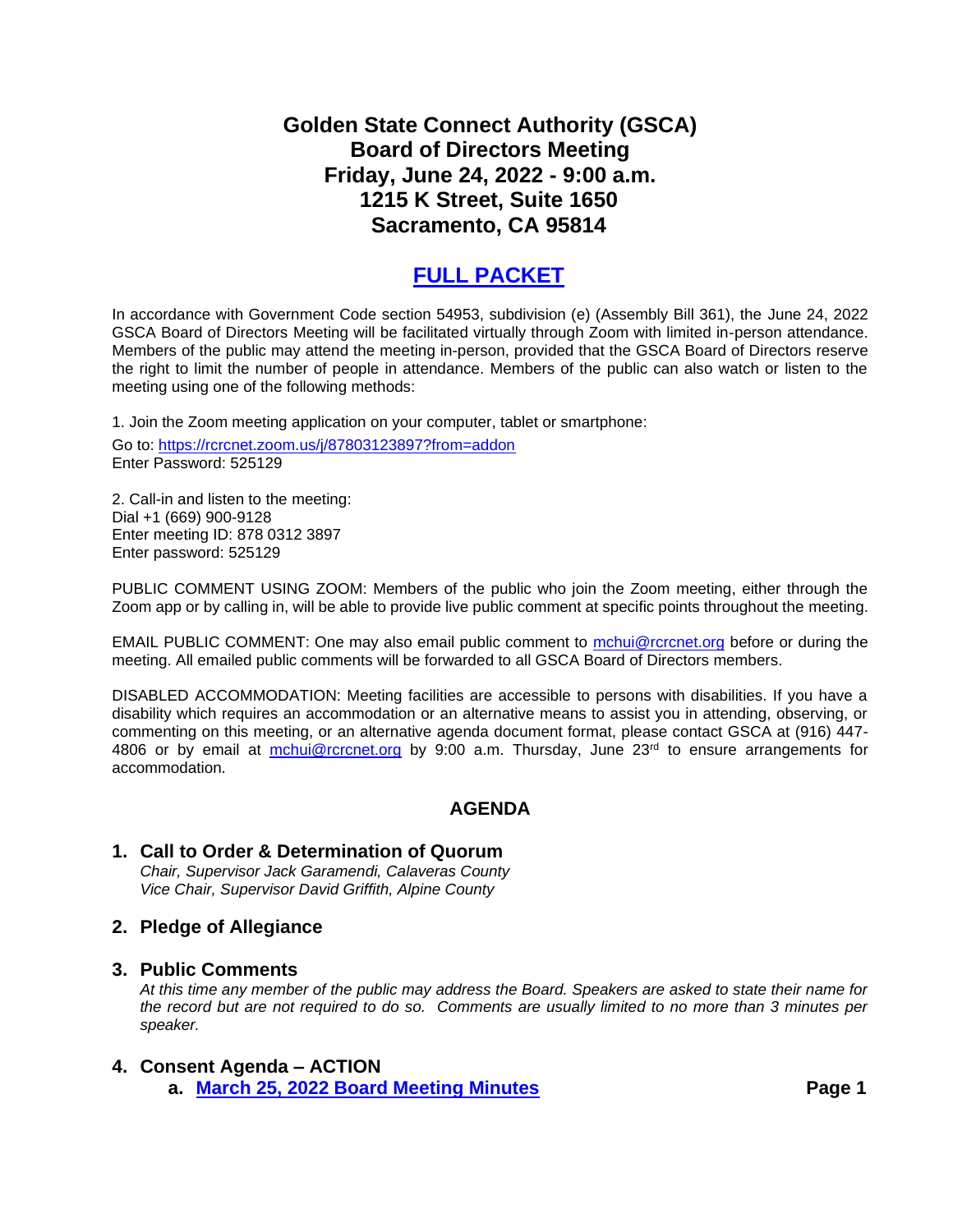| b. GSCA Resolution TC005-22: Authorizing Remote and Hybrid<br>Teleconference Meetings of the GSCA Board of Directors Pursuant<br>to Assembly Bill 361<br>Arthur J. Wylene, RCRC General Counsel<br><b>MEMO</b><br>$\bullet$                                                                                                                                                                                                                                                                                                                                                                                    | Page 7  |
|----------------------------------------------------------------------------------------------------------------------------------------------------------------------------------------------------------------------------------------------------------------------------------------------------------------------------------------------------------------------------------------------------------------------------------------------------------------------------------------------------------------------------------------------------------------------------------------------------------------|---------|
| Proposed GSCA Resolution TC005-22<br>$\circ$<br>c. Approval and Acceptance of Solano County Membership<br>Barbara Hayes, RCRC Chief Economic Development Officer<br><b>MEMO</b><br>$\bullet$<br><b>Solano County Resolution and JPA Signature Page</b><br>$\circ$                                                                                                                                                                                                                                                                                                                                              | Page 11 |
| 5. Chair's Report                                                                                                                                                                                                                                                                                                                                                                                                                                                                                                                                                                                              |         |
| 6. Initial Project Area(s) Update<br>Barbara Hayes<br><b>MEMO</b>                                                                                                                                                                                                                                                                                                                                                                                                                                                                                                                                              | Page 29 |
| 7. Adopt finding that the proposed Memorandums of Understanding<br>Regarding the Construction, Improvement, Operation, and<br>Maintenance of Broadband Internet Access Service in Golden State<br>Connect Authority Initial Project Areas are not a project as defined<br>in California Environmental Quality Act (CEQA) Guidelines section 15378,<br>and are further exempt from CEQA review under CEQA Guidelines<br>sections 15301 (Class 1 Categorical Exemption), 15303 (Class 3 Categorical<br>Exemption), 15304 (Class 4 Categorical Exemption), and 15061(b)(3)<br>("Common Sense" Exemption) - ACTION | Page 33 |
| Authorize the Executive Director to Finalize and Execute Memorandums<br>of Understanding Regarding the Construction, Improvement, Operation,<br>and Maintenance of Broadband Internet Access Service in Golden State<br><b>Connect Authority Initial Project Areas - ACTION</b><br>Barbara Hayes<br>$\bullet$ MEMO                                                                                                                                                                                                                                                                                             |         |

- [MEMO](https://legistarweb-production.s3.amazonaws.com/uploads/attachment/pdf/1436363/GSCA_Project_Area_MOU_Memo_Final.pdf)
	- o [Draft Form of Memorandum of Understanding \(Counties\)](https://legistarweb-production.s3.amazonaws.com/uploads/attachment/pdf/1435377/MOU_-_Generic_County_DRAFT.pdf)
	- o [Draft Form of Memorandum of Understanding \(Cities\)](https://legistarweb-production.s3.amazonaws.com/uploads/attachment/pdf/1435376/MOU_-_Generic_City_DRAFT.pdf)
- **8. Legislative and Regulatory Advocacy Update Page 49**

*Tracy Rhine, RCRC Senior Policy Advocate*

- [MEMO](https://legistarweb-production.s3.amazonaws.com/uploads/attachment/pdf/1435380/Lobbying_and_Regulatory_Advocacy_Update_MEMO.pdf)
	- o [AB 2749 \(Quirk-Silva\) letter of opposition](https://legistarweb-production.s3.amazonaws.com/uploads/attachment/pdf/1435704/Lobbying_and_Regulatory_Advocacy_Update_ATTACH_2.pdf)
	- o [May 11, 2022 letter to Alice Reynolds](https://legistarweb-production.s3.amazonaws.com/uploads/attachment/pdf/1435379/Lobbying_and_Regulatory_Advocacy_Update_ATTACH_1.pdf)

#### **9. Adjournment**

Agenda items will be taken as close as possible to the schedule indicated. Any member of the general public may comment on agenda items at the time of discussion. In order to facilitate public comment, please let staff know if you would like to speak on a specific agenda item. The agenda for this regular meeting of the GSCA Board of Directors was duly posted at its offices, 1215 K Street, Suite 1650, Sacramento, California, 72 hours prior to the meeting.